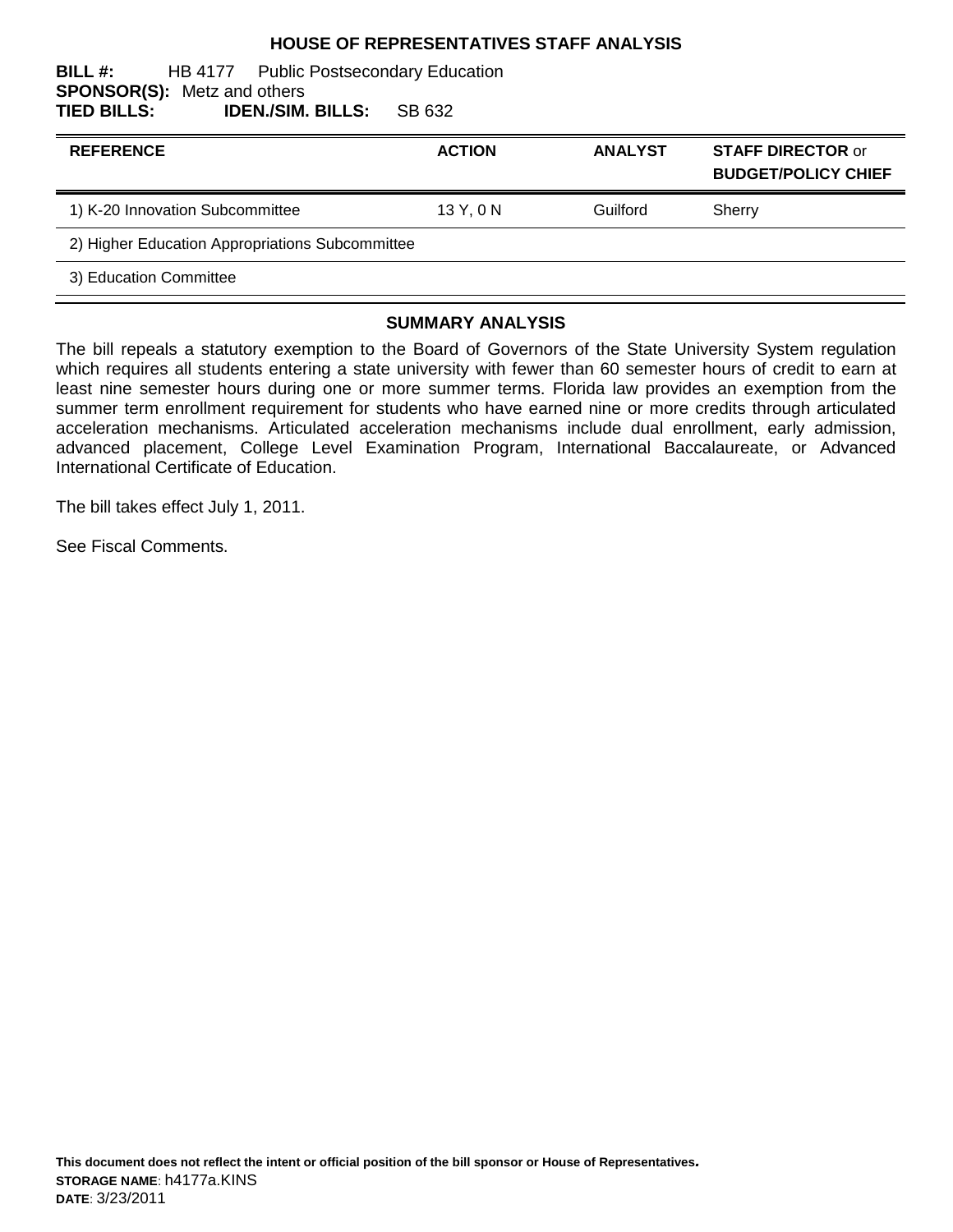## **FULL ANALYSIS**

## **I. SUBSTANTIVE ANALYSIS**

### A. EFFECT OF PROPOSED CHANGES:

#### **Current Situation**

The regulations of the Board of Governors of the State University System (BOG) require all students entering a state university with fewer than 60 semester hours of credit to earn at least nine semester hours prior to graduation by enrollment during one or more summer terms. University presidents are authorized to grant hardship waivers to this requirement.<sup>1</sup>

Florida law provides an exemption from the summer enrollment requirement for students who have earned nine or more credits in one or more articulated acceleration mechanisms.<sup>2</sup> Articulated acceleration mechanisms include dual enrollment, early admission, advanced placement, College Level Examination Program, International Baccalaureate, or Advanced International Certificate of Education.<sup>3</sup>

#### **Effect of Proposed Changes**

Universities have increased utilization of the summer term due to increasing student access demands and greater competition. Utilization of the summer term also shortens the time necessary for students to complete their degree.<sup>4</sup> Currently, students who earn nine or more credit hours through articulated acceleration mechanisms are statutorily exempted from BOG regulations requiring all students entering a state university with fewer than 60 semester hours of credit to earn at least nine semester hours during a summer term. The bill repeals this exemption, thereby allowing a state university to require all students to attend at least one summer term. This change will provide state universities with more flexibility regarding course scheduling and utilization of facilities and faculty. Increasing summer term enrollment may shorten the time it takes for students to complete their degrees, which will create more openings for prospective students.

B. SECTION DIRECTORY:

**Section 1:** Repealing s. 1007.27(10), F.S.; relating to Articulated Acceleration Mechanisms; repealing an exemption.

**Section 2:** Providing an effective date of July 1, 2011.

## **II. FISCAL ANALYSIS & ECONOMIC IMPACT STATEMENT**

- A. FISCAL IMPACT ON STATE GOVERNMENT:
	- 1. Revenues:

None.

2. Expenditures:

None.

 $\overline{a}$ 

<sup>1</sup> Regulation 6.016, Board of Governors.

<sup>&</sup>lt;sup>2</sup> Section. 1007.27(10), F.S.

 $3$  Sections 1007.271 and 1007.27(5)-(8), F.S.

 $<sup>4</sup>$  Interview with Board of Governors Staff (March 18, 2011).</sup>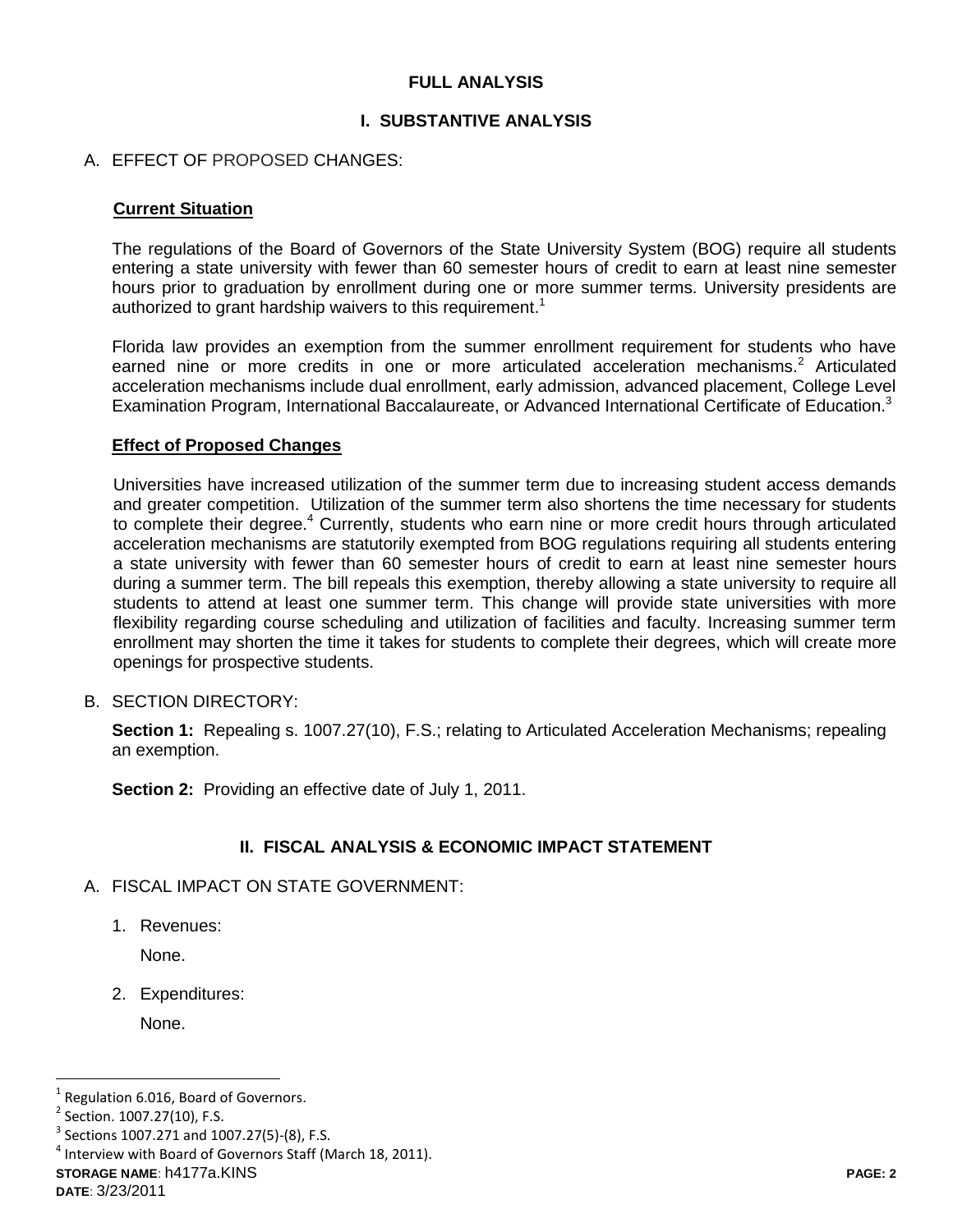## B. FISCAL IMPACT ON LOCAL GOVERNMENTS:

1. Revenues:

None.

2. Expenditures:

None.

C. DIRECT ECONOMIC IMPACT ON PRIVATE SECTOR:

None.

D. FISCAL COMMENTS:

Many students who are eligible for the Bright Futures Scholarship Program graduate from high school with credit earned through articulated acceleration mechanisms. Bright Futures Scholarships may be used in the summer term if funds are available, but the Legislature has not funded summer term enrollment.<sup>5</sup> Scholarship recipients who would normally qualify for the exemption may be required to find an additional funding source to pay for summer term enrollment. The existing BOG regulation authorizes each university president to grant hardship waivers of the summer term attendance requirement.<sup>6</sup>

In the 2009-10 academic year, approximately 21,900 students who received a standard high school diploma had earned nine or more credits through articulated acceleration mechanisms.<sup>7</sup> However, not all of these students attended a state university in Florida. Thus, the total number of students impacted by the bill is likely smaller. Furthermore, nothing in current law prohibits a student who is eligible for the repealed exemption from voluntarily enrolling in a summer term.

# **III. COMMENTS**

# A. CONSTITUTIONAL ISSUES:

1. Applicability of Municipality/County Mandates Provision:

The bill does not require counties or municipalities to spend funds or take an action requiring the expenditure of funds.

The bill does not reduce the authority that counties or municipalities have to raise revenues in the aggregate.

The bill does not reduce the percentage of a state tax sharing with counties or municipalities.

2. Other:

None.

B. RULE-MAKING AUTHORITY:

None.

C. DRAFTING ISSUES OR OTHER COMMENTS:

None.

 $\overline{a}$ 

<sup>&</sup>lt;sup>5</sup> Section 1009.53(9), F.S.

 $<sup>6</sup>$  Regulation 6.016, Board of Governors.</sup>

**STORAGE NAME**: h4177a.KINS **PAGE: 3** 7 Email, Staff of the Florida Senate (March 18, 2011).

**DATE**: 3/23/2011